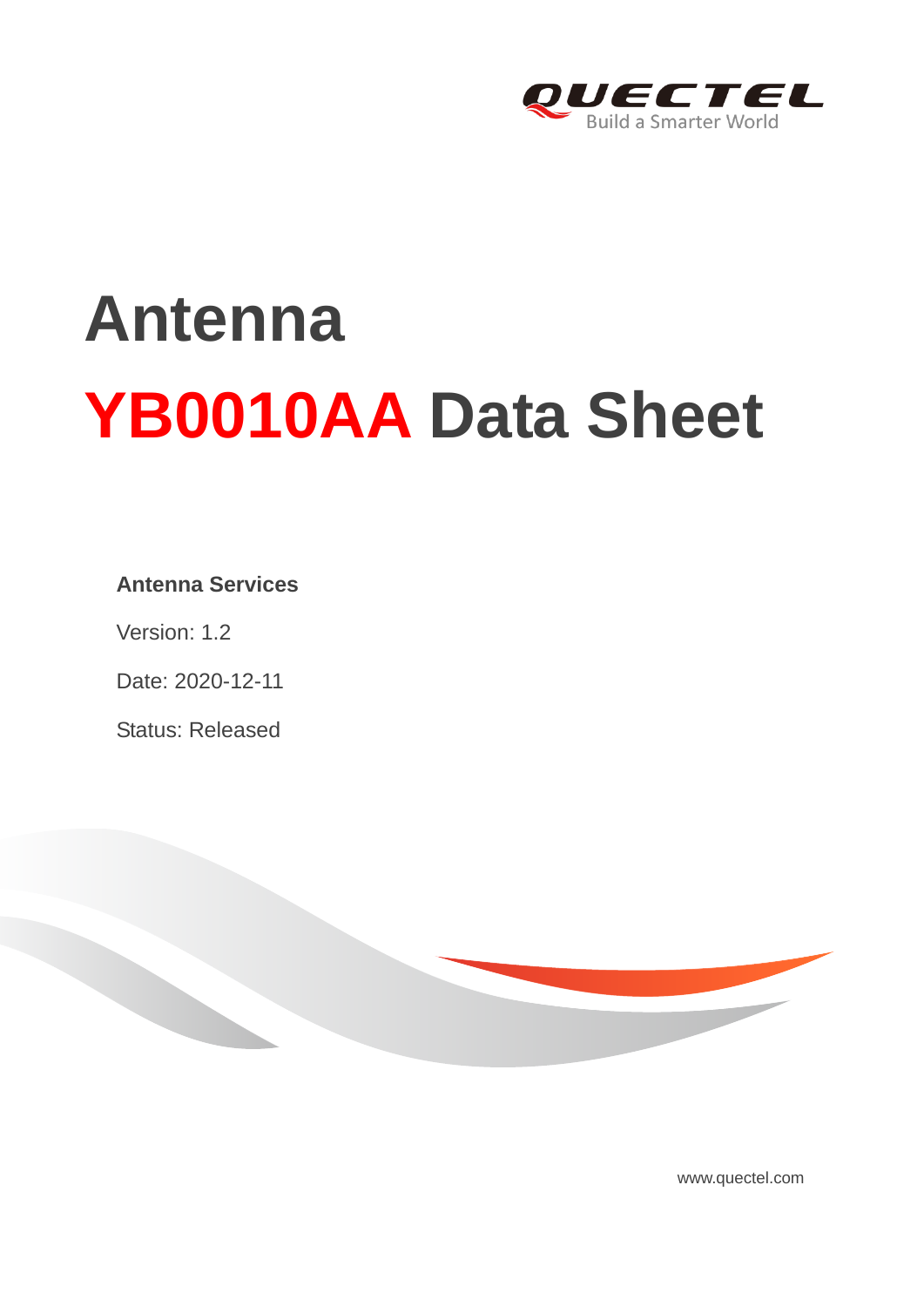

**Our aim is to provide customers with timely and comprehensive service. For any assistance, please contact our company headquarters:**

### **Quectel Wireless Solutions Co., Ltd.**

Building 5, Shanghai Business Park Phase III (Area B), No.1016 Tianlin Road, Minhang District, Shanghai 200233, China Tel: +86 21 5108 6236 Email: [info@quectel.com](mailto:info@quectel.com)

#### **Or our local office. For more information, please visit:**

[http://www.quectel.com/support/sales.htm.](http://www.quectel.com/support/sales.htm)

**For technical support, or to report documentation errors, please visit:** 

<http://www.quectel.com/support/technical.htm> Or email to [support@quectel.com.](mailto:support@quectel.com)

## **General Notes**

Quectel offers the information as a service to its customers. The information provided is based upon customers' requirements. Quectel makes every effort to ensure the quality of the information it makes available. Quectel does not make any warranty as to the information contained herein, and does not accept any liability for any injury, loss or damage of any kind incurred by use of or reliance upon the information. All information supplied herein is subject to change without prior notice.

## **Disclaimer**

While Quectel has made efforts to ensure that the functions and features under development are free from errors, it is possible that these functions and features could contain errors, inaccuracies and omissions. Unless otherwise provided by valid agreement, Quectel makes no warranties of any kind, implied or express, with respect to the use of features and functions under development. To the maximum extent permitted by law, Quectel excludes all liability for any loss or damage suffered in connection with the use of the functions and features under development, regardless of whether such loss or damage may have been foreseeable.

## **Duty of Confidentiality**

The Receiving Party shall keep confidential all documentation and information provided by Quectel, except when the specific permission has been granted by Quectel. The Receiving Party shall not access or use Quectel's documentation and information for any purpose except as expressly provided herein. Furthermore, the Receiving Party shall not disclose any of the Quectel's documentation and information to any third party without the prior written consent by Quectel. For any noncompliance to the above requirements, unauthorized use, or other illegal or malicious use of the documentation and information, Quectel will reserve the right to take legal action.

## **Copyright**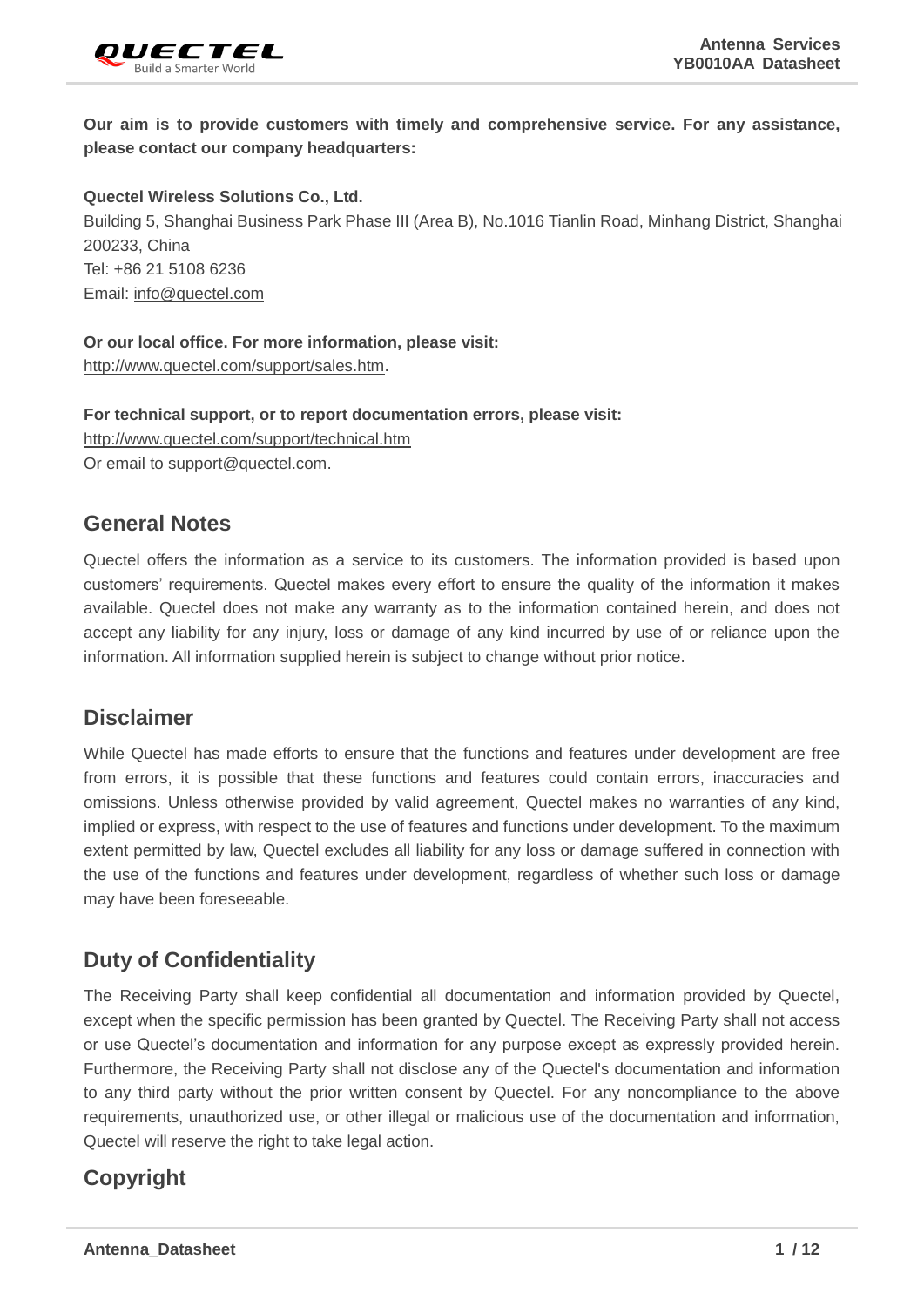

The information contained here is proprietary technical information of Quectel. Transmitting, reproducing, disseminating and editing this document as well as using the content without permission are forbidden. Offenders will be held liable for payment of damages. All rights are reserved in the event of a patent grant or registration of a utility model or design.

*Copyright © Quectel Wireless Solutions Co., Ltd. 2020. All rights reserved.*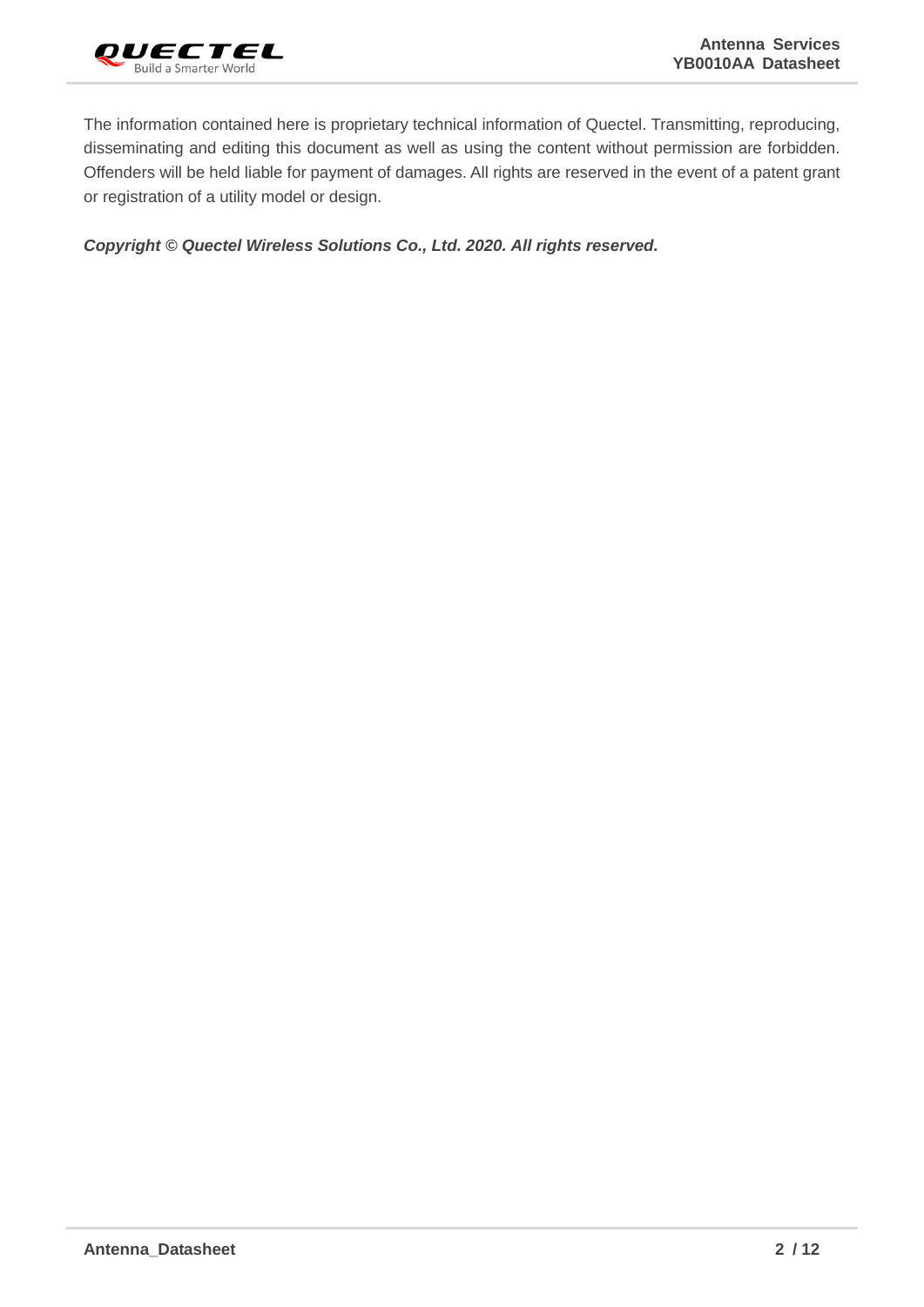<span id="page-3-0"></span>

# **About the Document**

# **Revision History**

| <b>Version</b> | <b>Date</b> | <b>Author</b>    | <b>Note</b>                             |
|----------------|-------------|------------------|-----------------------------------------|
| 1.0            | 2020-06-28  | Kenny YIN        | Initial                                 |
| 1.1            | 2020-11-19  | <b>Kenny YIN</b> | Added the mounting method in Chapter 3. |
| 1.2            | 2020-12-11  | Kenny YIN        | Updated the antenna image in Chapter 2. |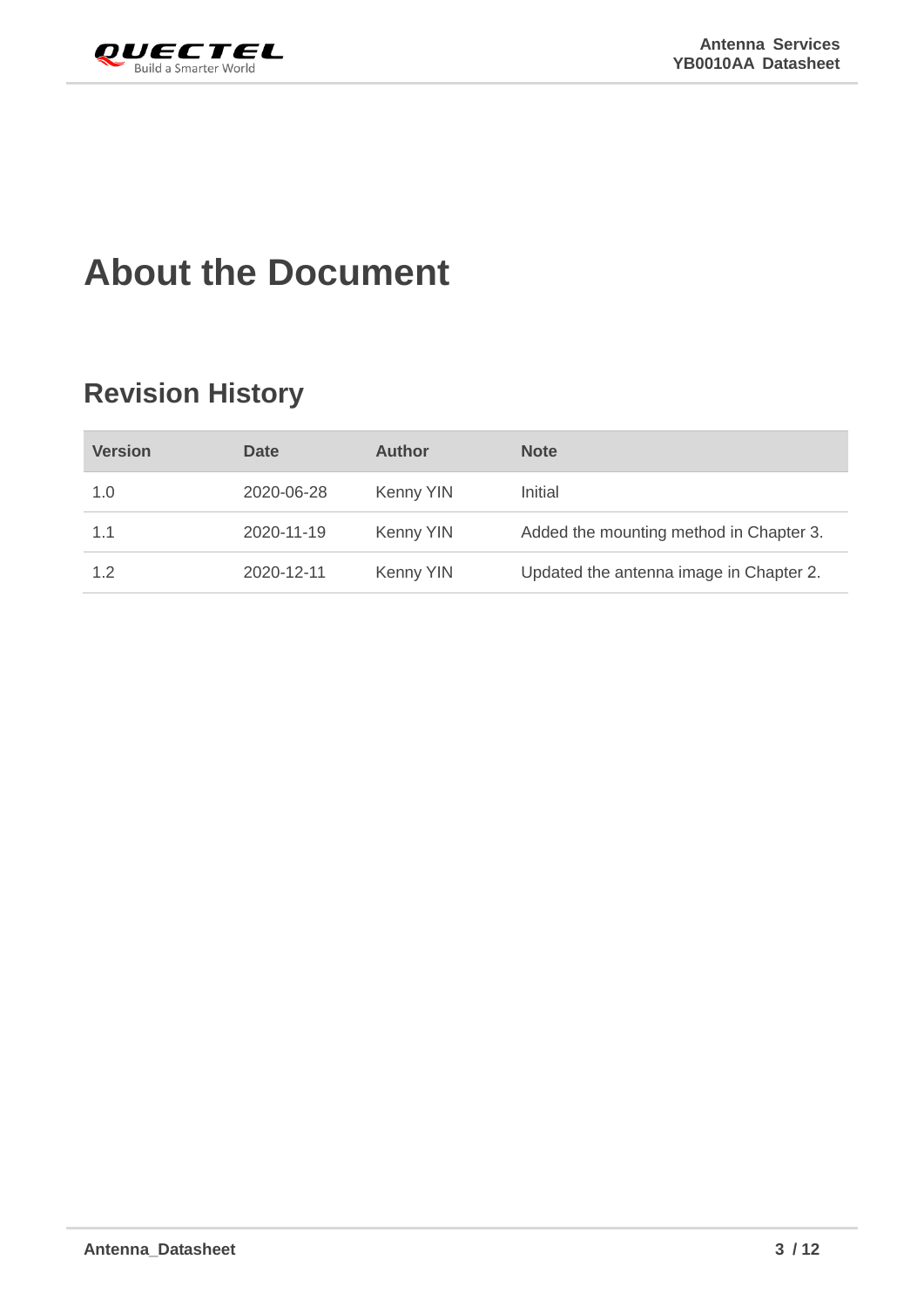

## <span id="page-4-0"></span>**Contents**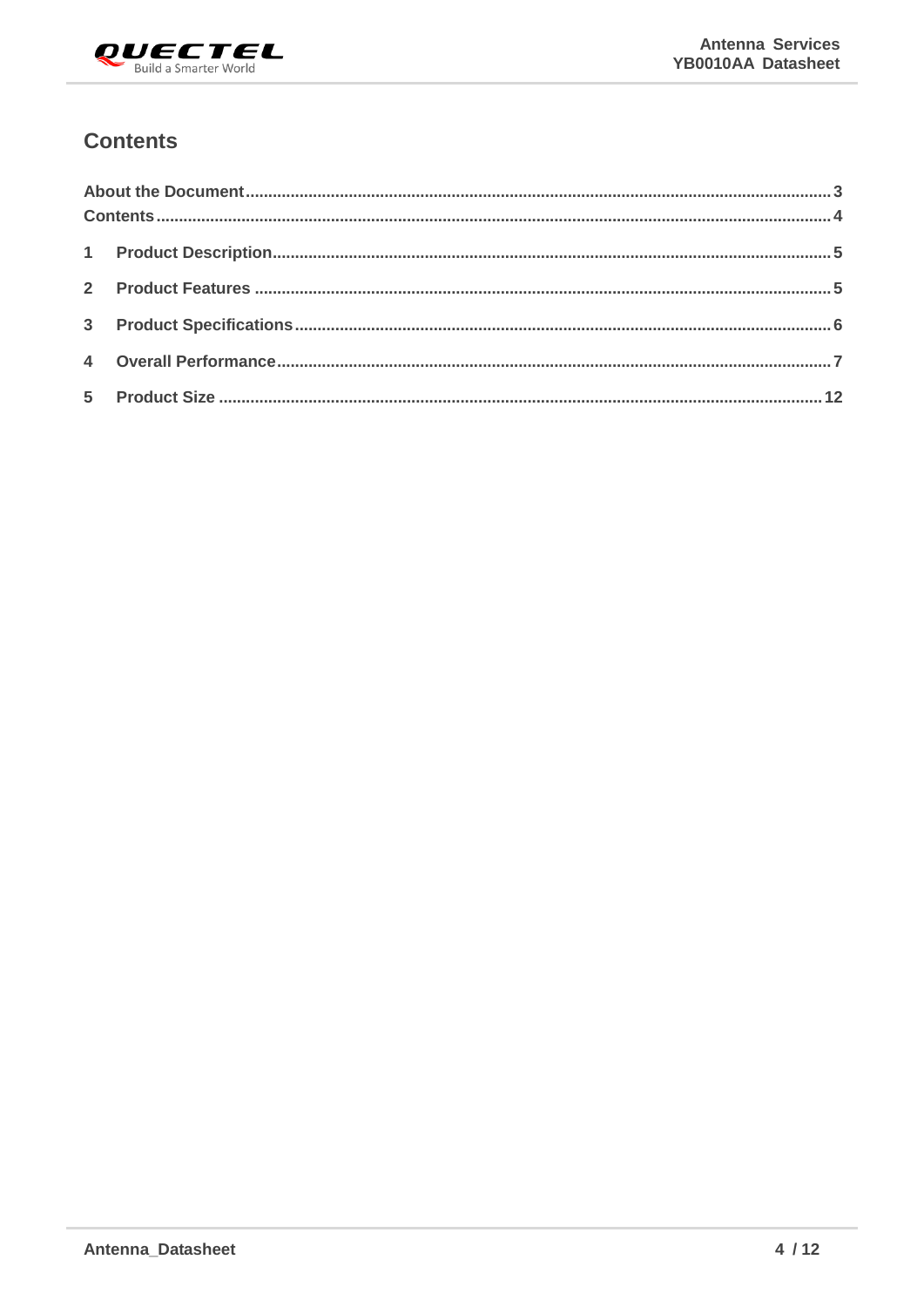

# <span id="page-5-0"></span>**1 Product Description**

The antenna is designed for superior performance, and can be widely used for wireless applications. We provide comprehensive antenna design support such as simulation, testing and manufacturing for custom antenna solutions to meet your specific application needs.

## <span id="page-5-1"></span>**2 Product Features**

- Cellular LTE
- ⚫ Excellent performance
- ⚫ Excellent performance

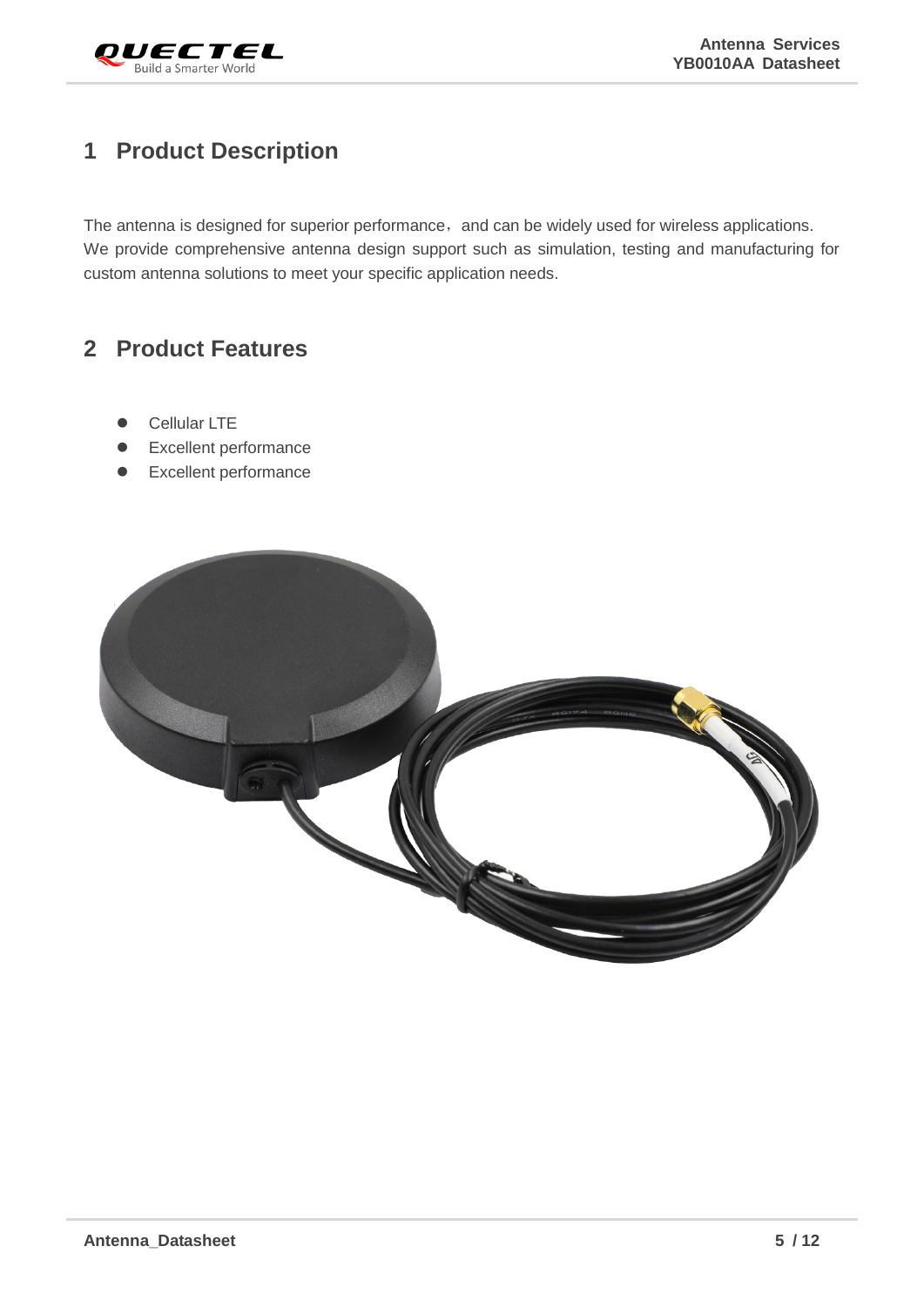

# <span id="page-6-0"></span>**3 Product Specifications**

| <b>Passive Electrical Specifications</b> |                                              |  |  |  |  |
|------------------------------------------|----------------------------------------------|--|--|--|--|
| Frequency Range (MHz)                    | 698-960 MHz; 1710-2690 MHz                   |  |  |  |  |
| Input Impendence                         | $50 \Omega$                                  |  |  |  |  |
| <b>VSWR</b>                              | $\leq 3.0$                                   |  |  |  |  |
| Gain                                     | 2.94 dBi                                     |  |  |  |  |
| <b>Polarization Type</b>                 | Linear                                       |  |  |  |  |
| <b>Mechanical Specifications</b>         |                                              |  |  |  |  |
|                                          |                                              |  |  |  |  |
| Antenna Size (mm)                        | $\Phi$ 84 mm $\times$ 81.5 mm $\times$ 16 mm |  |  |  |  |
| Casing                                   | $PC + ABS$                                   |  |  |  |  |
| <b>Connect Type</b>                      | <b>SMA Male</b>                              |  |  |  |  |
| Working Temperature ()                   | -20 °C to +80 °C                             |  |  |  |  |
| Radome Color                             | <b>Black</b>                                 |  |  |  |  |
| <b>Waterproof Grade</b>                  | <b>IP66</b>                                  |  |  |  |  |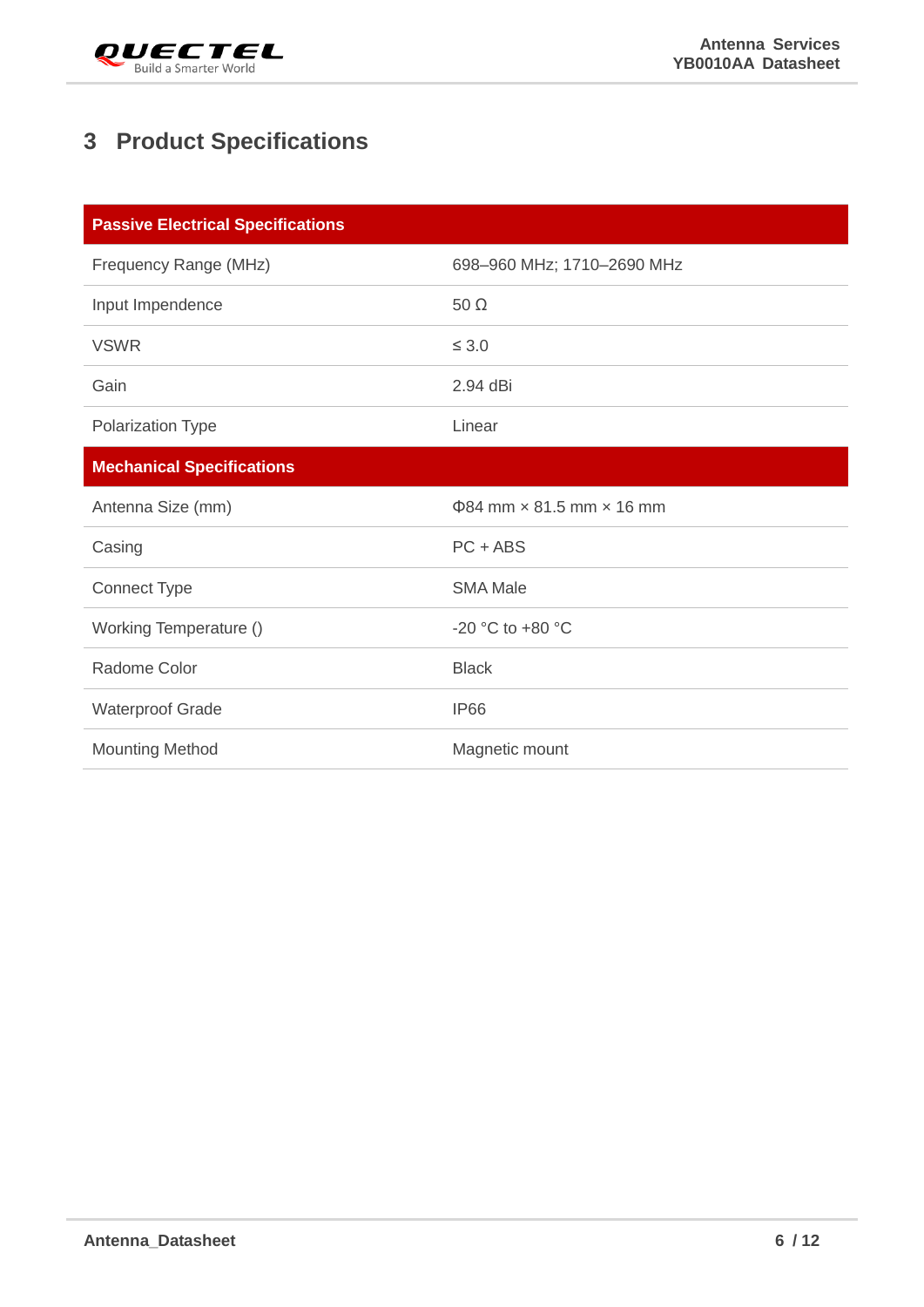

# <span id="page-7-0"></span>**4 Overall Performance**

- **•** Test Environment
	- KEYSIGHT VNA Network Analyzer E5063A 100 kHz 6.5 GHz
	- RayZone<sup>®</sup> 2800 Chamber 5G (FR1) SISO/MIMO, 400 MHz 6.0 GHz.

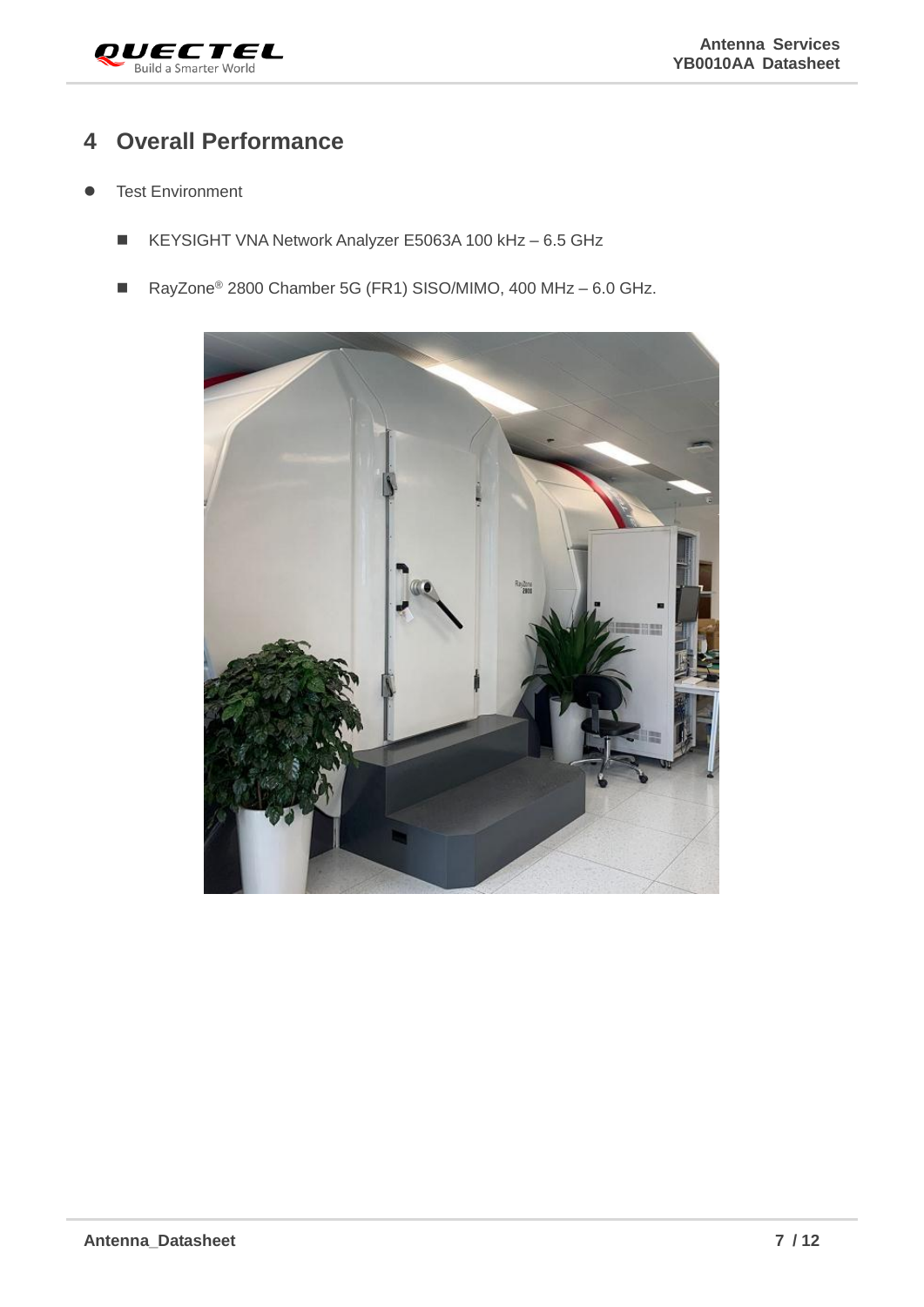

⚫ VSWR



| <b>Frequency(MHz)</b> 698 960 1710 1880 2170 2400 2450 |      |                               |  |  | 2570 | 2690 |
|--------------------------------------------------------|------|-------------------------------|--|--|------|------|
| <b>VSWR</b>                                            | 1.82 | 2.06 1.78 1.51 1.31 1.16 1.37 |  |  | 1.17 | 1.84 |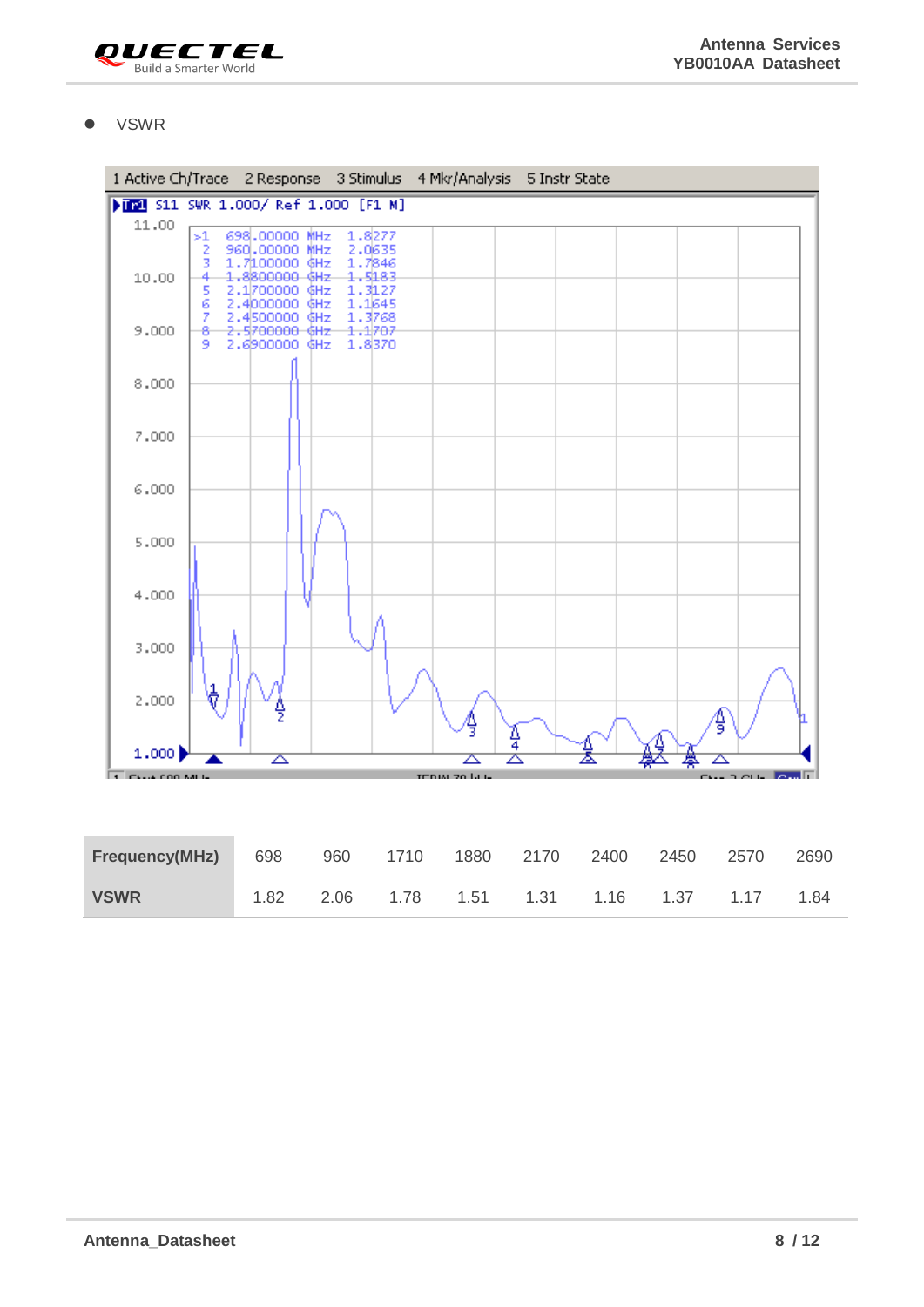

**•** Efficiency

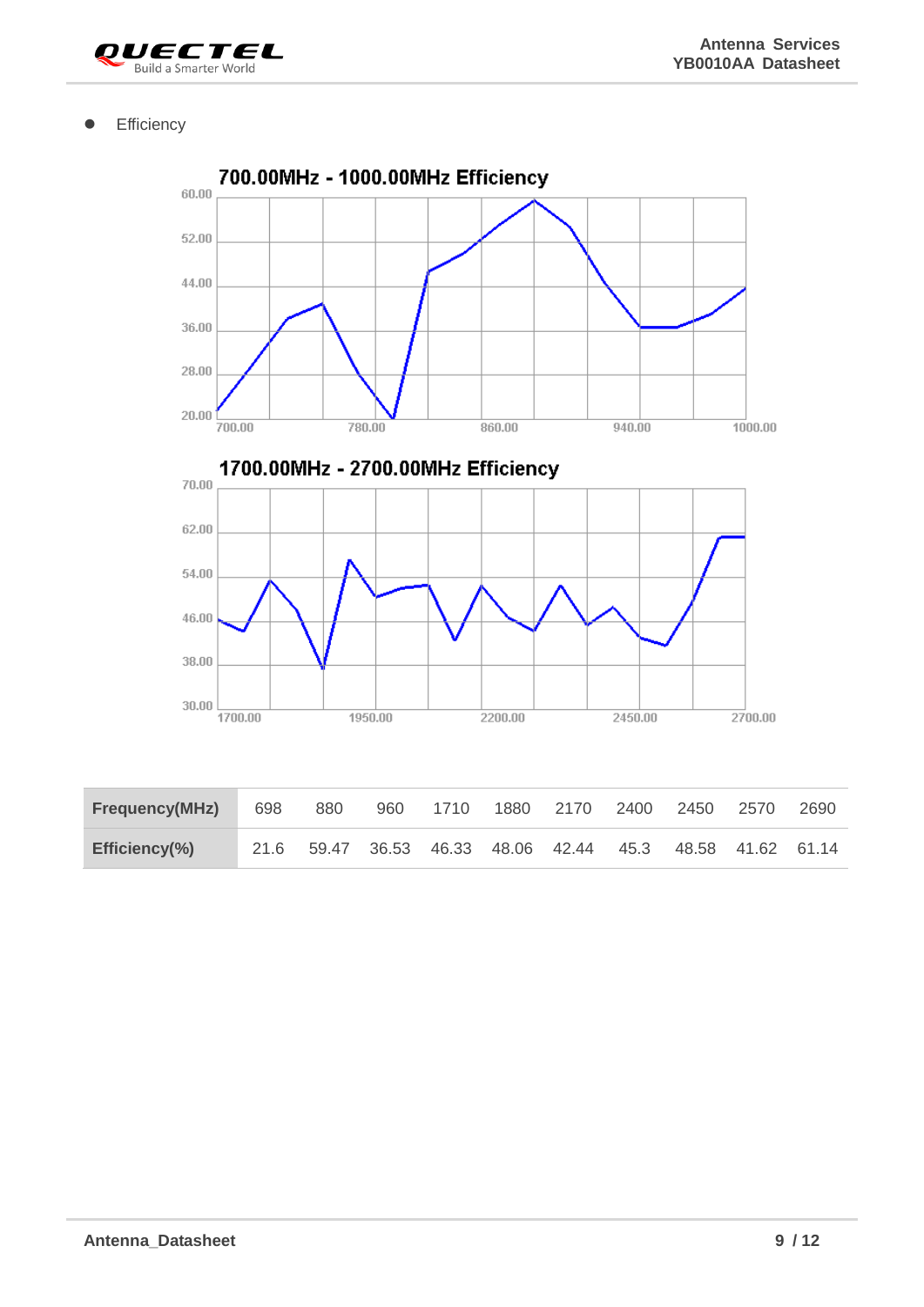

⚫ Gain

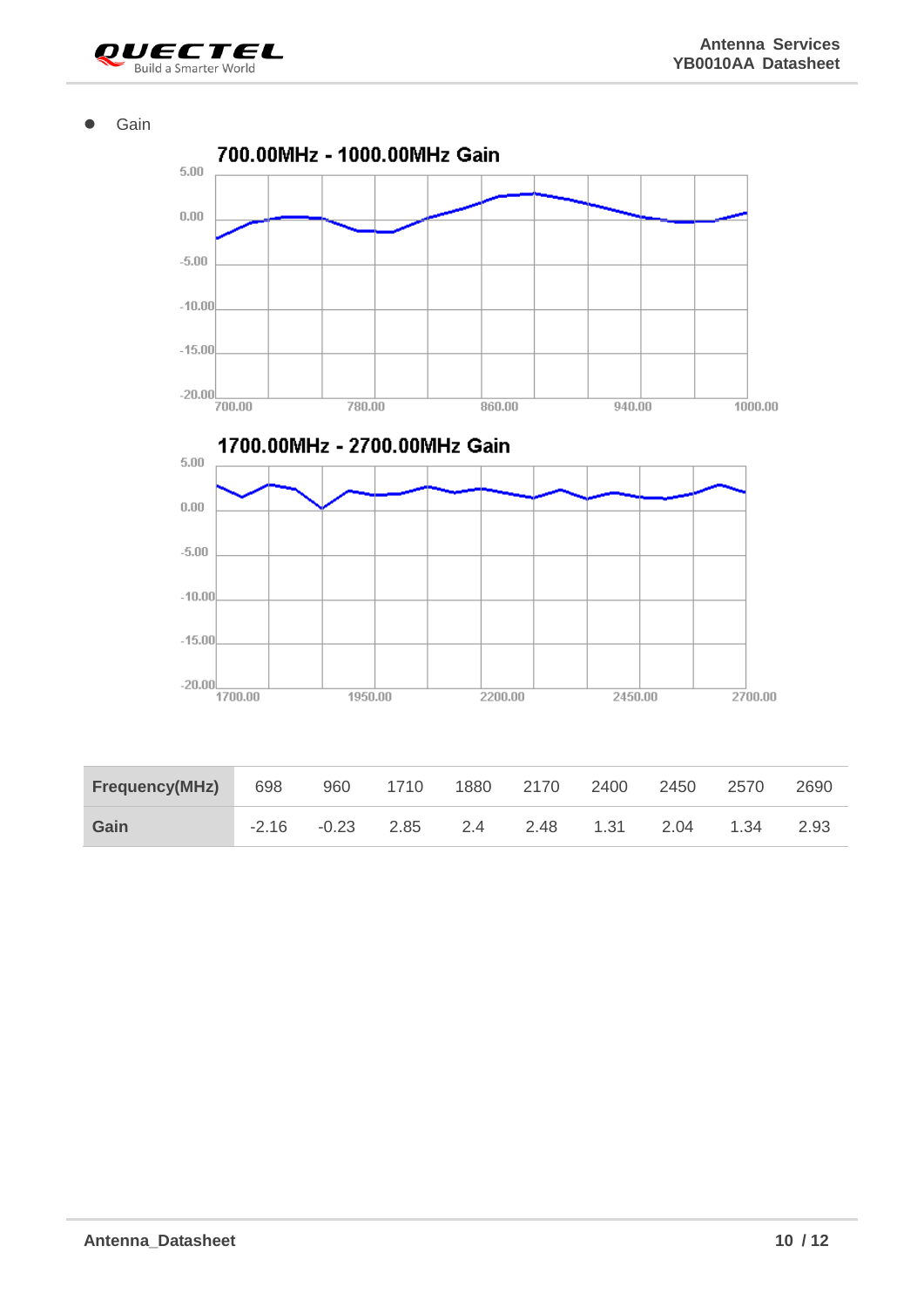

### ● Radiation Patterns